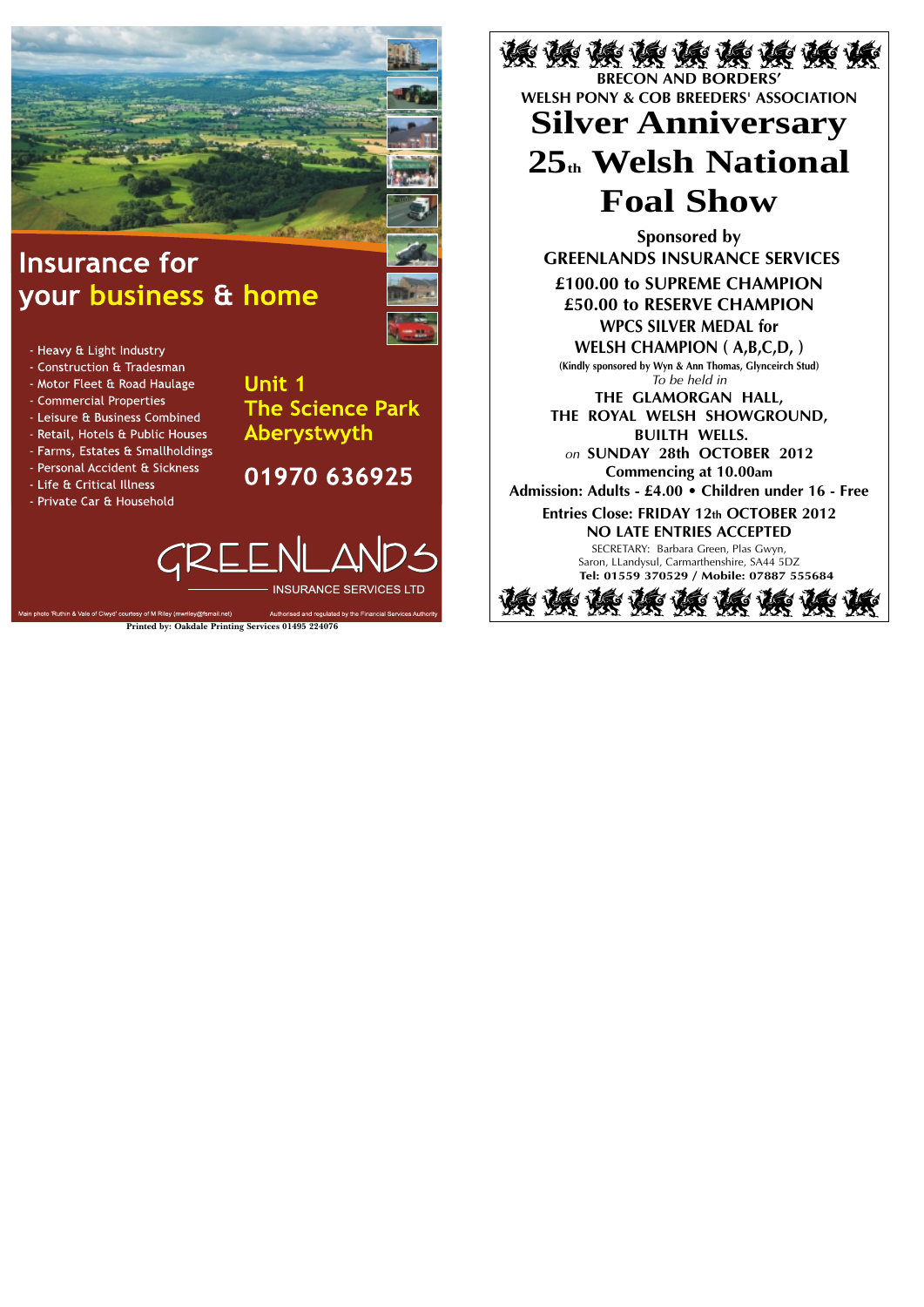# **RING 1**

### **WELSH MOUNTAIN PONIES - SECTION A Judge: Mrs D Thomas, Llandrindod Wells, Powys (Dyfed) Kindly sponsored by Mr & Mrs Adam & Karen Fletcher (Karadam Stud)**

Class 1. Filly foaled 2012

Class 2. Colt foaled 2012 **Championship**: First and second prize winners to compete for the **Gayfield Perpetual Trophy**, kindly presented by Gail Morris.

Goytre Perpetual Challenge Cup and £10 for the highest placed filly sired by a 2011 premium stallion and **Llangoed Perpetual Challenge Cup** and £10 for the highest placed colt sired by a 2011 premium stallion kindly donated by Lewis Edwards and Gareth Price.

**Champion Sash** presented by Mr & Mrs Adam & Karen Fletcher (Karadam Stud)

**Pontgam Perpetual Shield** kindly presented by C & L Brown, Pontgam Stud for the best Section A colt **Perpetual Trophy** kindly presented by Mr & Mrs Geoff Rees for the best Section A filly.

> **WELSH PONIES OF COB TYPE SECTION C Judge: Mr Jonathan Batt, Abergavenny, Monmouthshire (Abergavenny) Kindly sponsored by Mr & Mrs Stuart & Anne Franklin (Sarum Stud)**

Class 3. Filly foaled 2012

Class 4. Colt foaled 2012 **Championship**: First and second prize winners to compete for the **Cefn Melyn Perpetual Challenge Cup**, kindly presented by Mr & Mrs Brinley Williams. **Champion Sash** kindly presented by Mr & Mrs Stuart & Anne Franklin (Sarum Stud)

Colt or Filly foaled 2012 to make over 14.2h.h. at maturity **Championship**: First and second prize winners to compete for the Telynau **Trophy**, kindly presented by Messrs Jones and Thomas.

### **WELSH COBS SECTION D Judge: Mr D G Dobbs, Llangattock, Crickhowell, Powys (Llangattock) Kindly sponsored by Mrs Ceri Fell (Brynseion Stud)**

Class 5. Filly foaled 2012 Class 6. Colt foaled 2012 **Championship**: First and second prize winners to compete for the **Llangattock Trophy**, kindly presented by Mr Gwyn Dobbs. **Champion Sash** kindly presented by Mrs Ceri Fell (Brynseion Stud)

# **RING 2**

**WELSH PONIES SECTION B Judge: Miss C Bigley, Michaelchurch, Escley, Hereford (Llanarth) Kindly sponsored by Mrs Jill Williams & Mrs Kitty Bodily (Glebedale Stud)** 

Class 7. Filly foaled 2012

Class 8. Colt foaled 2012

**Championship**: First and second prize winners to compete for the **Nantcol Perpetual Trophy**, kindly presented by Mrs Cooke.

**Champion Sash** kindly presented by Mrs Jill Williams & Mrs Kitty Bodily (Glebedale Stud)

A Brecon and Borders' WP&CB Association special rosette will be awarded to the highest placed member in **each class.** 

#### **WELSH PART-BREDS Judge: Miss C Bigley, Michaelchurch, Escley, Hereford (Llanarth)**

Class 9. Colt or Filly foaled 2012 to make 12.2h.h or under at maturity

Class 10. Colt or Filly foaled 2012 to make 12.2h.h and under 14.2h.h.at maturity Class 11. Colt or Filly foaled 2012 to make over 14.2h.h. at maturity

- 1. Entry fee of £6.00 per exhibit. **NO LATE ENTRIES ACCEPTED**.<br>2. An 'S' for 'For Sale' may be inserted in the catalogue for a fee of £1
- 2. An 'S' for 'For Sale' may be inserted in the catalogue for a fee of  $£1$  per entry.
- 3. Exhibitors to collect class numbers on Show Day from the Secretary.<br>4. All entries in the Welsh sections to be registered in the Welsh Stud B
	- 4. All entries in the Welsh sections to be registered in the Welsh Stud Book.
- 5. **ENTRIES CLOSE FRIDAY, 12th OCTOBER 2012**<br>6. No mares to be allowed to enter the Glamorgan Hall.
	- No mares to be allowed to enter the Glamorgan Hall.
- 7. No foals will be allowed to change classes on Show Day.<br>8. The Committee's decision is final in all cases.
- 8. The Committee's decision is final in all cases.
- 9. **OBJECTIONS**: Should a person wish to lodge an objection with the Secretary. This should be done in writing with a deposit of £10 within 30 minutes of the completion of the class. The name and address of the person lodging the complaint should also be supplied in writing. The deposit will be refunded if the objection is upheld.

## **RIDING PONIES**

|           | Judge: Mr R Miller, Ferryside, Carmarthenshire (Heniarth)                               |
|-----------|-----------------------------------------------------------------------------------------|
| Class 12. | Colt or Filly foaled 2012 to make over 12.2h.h., but not exceeding 14.2h.h. at maturity |

Class 13. Colt or Filly foaled 2012 not to exceed 12.2h.h at maturity

Class 14. Colt or Filly foaled 2012 not to exceed 12.0h.h. at maturity with a view to becoming a future leading rein pony

Class 15. Colt or Filly foaled 2012 not to exceed 12.0h.h. at maturity with a view to becoming a Mountain &

Moorland leading rein pony (Registered Section A or B) **Championship**: First and second prize winners to compete for the **Tamplin Decanter**, kindly donated by Mark Tamplin

# **RING 1**

# **OVERALL WELSH CHAMPIONSHIP**

#### **Judge: Mr E T E Davies, WPCS President, Ceredigion (Maesmynach)**  Champions of sections A, B, C & D to compete for the

**Welsh Pony & Cob Society Silver Medal** kindly sponsored by Mr & Mrs Wyn & Ann Thomas (Glynceirch Stud) and WNFS championship rosette.

Reserve Champion will receive rosette.

### **SUPREME CHAMPION OF SHOW**

**Judge: Mr E T E Davies, WPCS President, Ceredigion (Maesmynach)**  Champion & Reserve Overall Welsh and Champions of Welsh Part Breds and Riding Ponies to compete. Supreme champion of the Show will receive the **Rookery Trophy**, kindly presented by Mr & Mrs R Mills, Greenlands Insurance Services championship sash and £100. Reserve Champion will receive Greenlands Insurance Services rosette and £50.

**PRIZES IN ALL SECTIONS** 

**1st - £10 2nd - £8 3rd - £6 4th - £4**

**Rosettes to 6th place. Section Champion and Reserve Rosettes.** 

**All section champions will receive £20 prize money** 

**RULES** 

#### **All classes will be held indoors**

**THE ORGANIZERS SHALL NOT BE HELD RESPONSIBLE FOR ANYTHING THAT MAY HAPPEN, THROUGH ACCIDENT OR OTHERWISE, TO ANY PERSON, EXHIBIT OR ARTICLE BROUGHT TO THE SHOWGROUND**